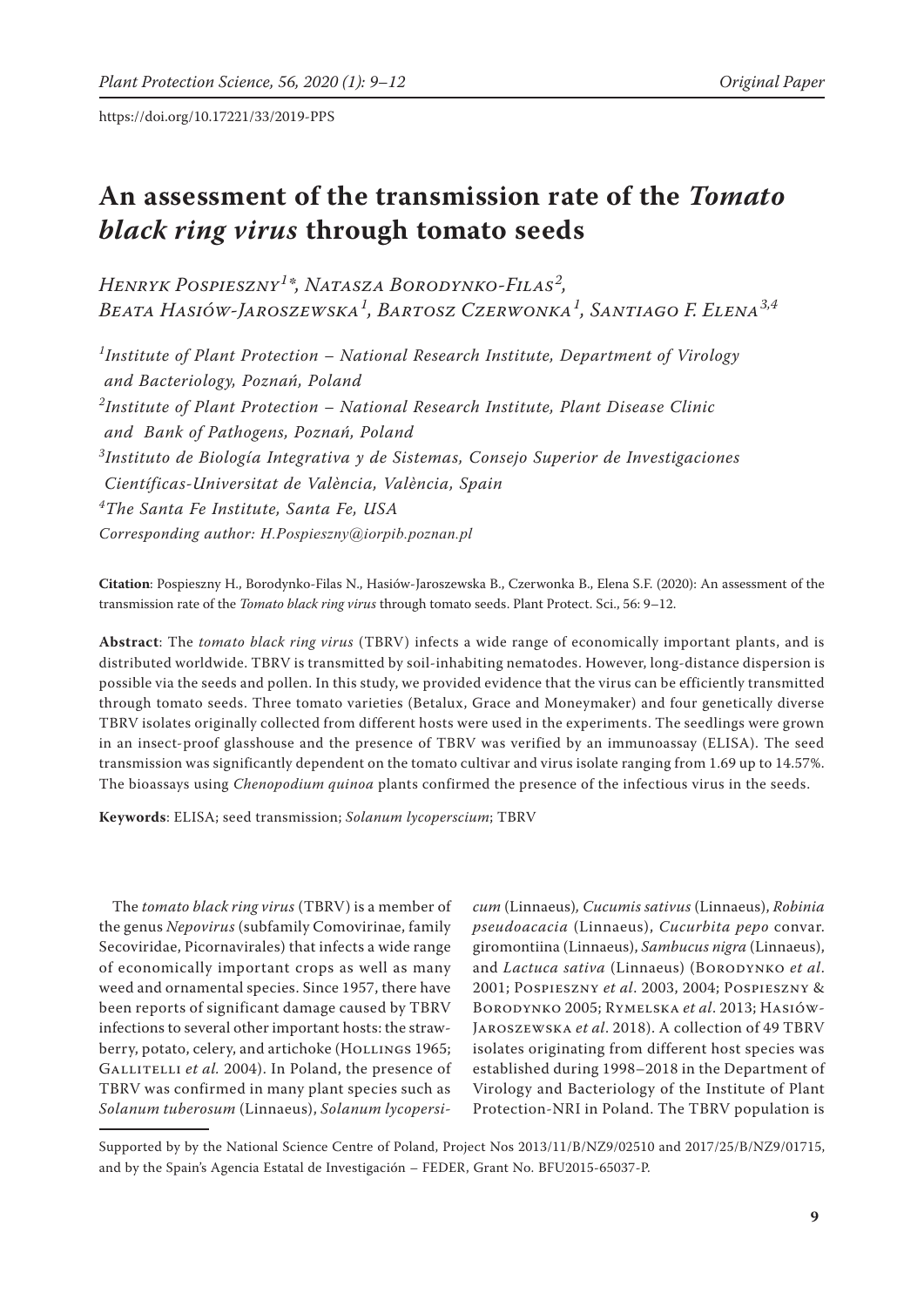#### https://doi.org/10.17221/33/2019-PPS

highly diverse and the phylogenetic analysis based on the coat protein gene (CP) sequences of the Polish and other isolates described to date revealed the presence of distinct groups with the nucleotide sequence variability of the CP gene ranging from 0 to 19.7 %. Under natural conditions, TBRV is poorly transmitted mechanically by the nematodes *Longidorus elongates* and *Longidorus attenuates*, but effectively through the seeds. The virus is transmitted through the seeds of about 34 plant species in the range from a few percent to 100% (Harrison *et al*. 1961; Lister & Murant 1967). To our knowledge, the first information about the transmission of TBRV through tomato seeds was published over 50 years ago (Lister & Murant 1967). Since then, no data have been available describing this phenomenon. In recent years, many factors have changed which could have significantly affected the TBRV seed transmission: (*i*) the implementation of new agro-techniques in greenhouse tomato production that eliminated the presence of nematodes, (*ii*) the exchange of seed and plant materials around the world (*iii*) the introduction of new tomato varieties to the market, and (*iv*) the occurrence of new genetically diverse TBRV isolates has been described. The presence of the TBRV in a greenhouse with tomatoes planted on a mineral wool (Pospieszny 2000; ŠNEIDERIS et al. 2012) suggested the introduction of the virus to the greenhouse via the seeds; however, the knowledge about this way of virus transmission is very limited. Seed transmission plays a significant role in the epidemiology of crop pathogens with the effect that even extremely low frequencies of seed transmission can result in severe epidemics (Simmons & Munkvold 2014). The TBRV is listed as a harmful organism in 64 countries (USDA-PCIT, 2016). Many of these countries are important trading partners including: Brazil, Canada, China, France, Germany, India, Japan, Mexico, Taiwan, and the UK. Considering all of the above, we aimed to analyse the transmission of TBRV through the seeds of different tomato varieties.

## **MATERIAL AND METHODS**

The experiments were conducted from 2015–2018 using three tomato varieties: Betalux, Grace and Moneymaker and four genetically different TBRV isolates collected in Poland from the following hosts: TBRV-P1 (*S. lycopersicum*, 2000), TBRV-Pi (*S. lycoperscium*, 2011), TBRV-CK (*C. pepo* convar. giromontiina, 2004), and TBRV-S1 (*L. sativa*, 2013). The tomato plants were mechanically inoculated (at the two-leaf stage) with the TBRV isolates. The fragments of the plants were ground with a 0.05 M phosphate buffer  $(8.7 \text{ g/l of KH}_{2}PO_{4}$ ; pH 7.2) at a ratio of 1 : 5 (w/v). Mechanical inoculation was undertaken with gentle rubbing on lightly Carborundum-dusted (300 mesh grit powder) leaves of *S*. *lycopersicum* (two to three leaves stage) seedlings. The mock plants were inoculated with the buffer. The plants were grown to fruit maturity in an insect free greenhouse at 23–26˚C and exposed to a 14 h light period. The seeds were manually separated from the tomato pulp and cleaned. The fruits were cut in half and all of the seeds were removed, transferred to a glass container and left to ferment for 24 h at 25–27°C. Next, the seeds were put in a sieve, washed with water and dried at room temperature. The seeds were stored in paper bags at 5°C for 4–5 weeks. The seeds were disinfected by incubating them in 10% (w/v) trisodium phosphate for 2 h, then rinsed with water for 30 min and dried. This treatment was carried out to minimise the possibility that any viral infection that occurred was not simply the result of the presence of the virus on the seed coat, but rather the result of an embryonic infection (Ling 2008). In order to determine the seed transmission rates of the tomato seedlings, the seeds from the infected tomatoes were sown in sterile, 24-well trays containing a sterilised substrate (2 : 1; peat : sand) with a single seed per well. The seedlings were grown in a greenhouse at temperatures ranging from 22 to 25°C with a 14 h photoperiod. Five to six weeks after sowing, each plant was individually tested by double antibody sandwich enzyme-linked immunosorbent assay (DAS-ELISA) and bioassayed in the *Chenopodium quinoa* plant. The leaf tissue collected from each seedling was homogenised in a plastic bag (BioReba, Switzerlasnd) with an extraction buffer  $(1:10 \text{ w/v})$  (Loewe, Germany) using a Homex 6 homogeniser (BioReba AG, Switzerland). The samples were tested in duplicate wells per sample. A DAS-ELISA test was carried out following the manufacturer's instruction using a TBRV-specific antiserum supplied by DSMZ (DSMZ, Germany) and 100 µl of the plant extract. The healthy and TBRV-infected tomato leaf samples were included in each ELISA plate to serve as negative and positive controls, respectively. The absorbance values  $(A_{405})$  were measured using an immune plate reader (BioTek Instruments, USA). The values more than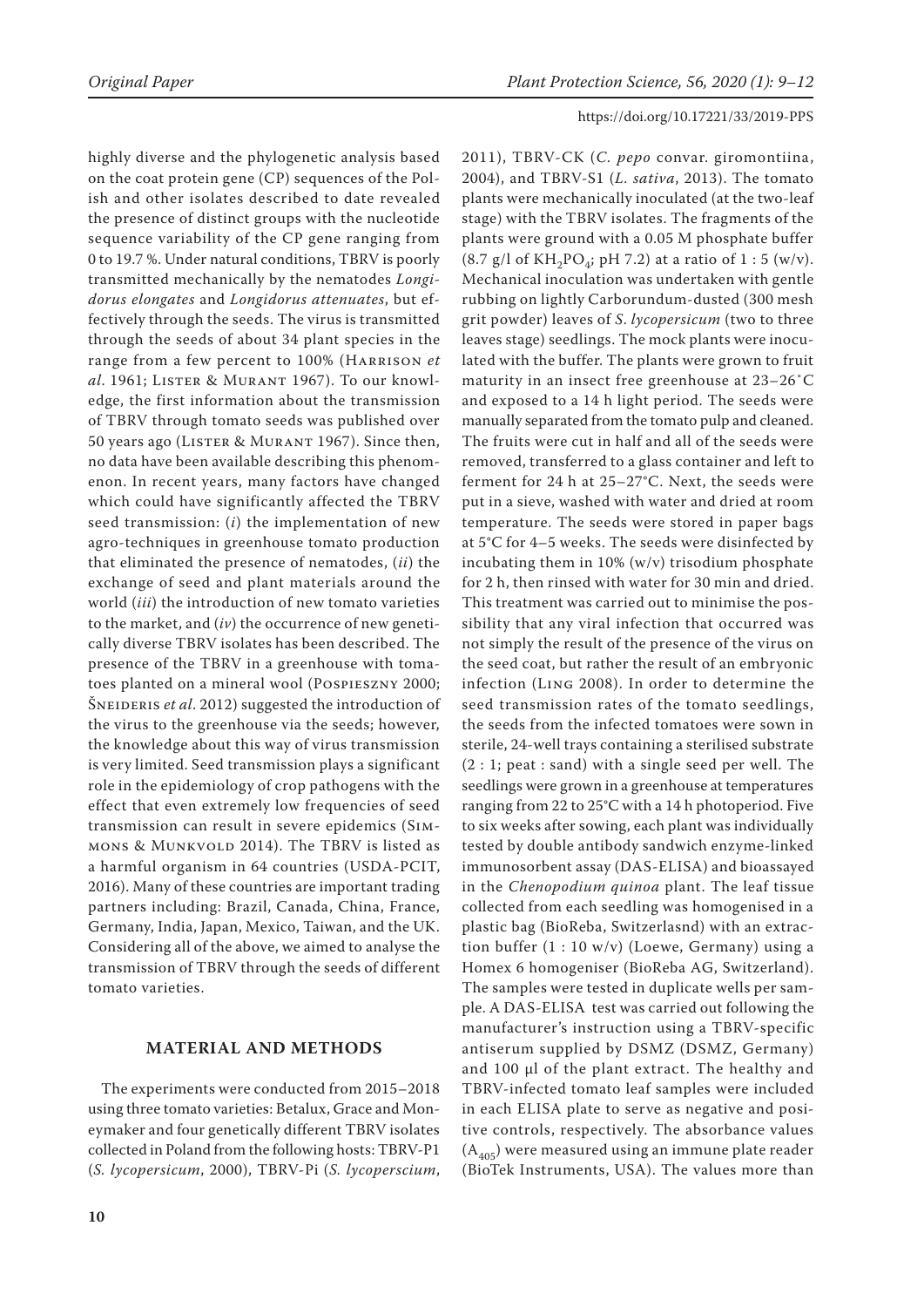#### https://doi.org/10.17221/33/2019-PPS

twice those for the healthy control plants were recorded as the infected samples. To confirm that the ELISA-negative samples contained no viable virus particles, a bioassay on *C. quinoa* was conducted. The mechanical inoculation was undertaken by gentle rubbing on the lightly Carborundum-dusted (300 mesh grit powder) *C. quinoa* leaves. The plants were maintained in an insect free greenhouse at 23–25°C and exposed to a 14 h light period. The symptoms were evaluated three weeks after inoculation and the presence of the TBRV in the infected plants was verified by ELISA as described above.

The frequency data of the infected seeds were analysed using a factorial generalized linear model (GLM) with binomial distribution and a logit link function (based on the lowest *BIC* -Bayesian information Criterion value among alternative models). The model incorporated the virus isolates and tomato varieties as orthogonal factors. The statistical significance of each main factor and their interaction was assessed using a likelihood-ratio test that asymptotically follows the  $\chi^2$  probability distribution.

### **RESULTS AND DISCUSSION**

The four TBRV isolates used in this study were diverse in terms of their biological and genetic properties; they shared 97.2–99.6% of the CP nucleotide identity and they cause different symptoms on mechanically inoculated tomato plants. Generally, only TBRV-P1 and TBR-Pi display necrosis symptoms on the tomato leaves whereas the other two isolates induce mild symptoms or no symptoms (unpublished data). These symptoms slightly differ among the varieties tested: the most severe symptoms such as necrosis and leaf malformation can be observed for the Betalux variety whereas the infection of the Grace variety can be asymptomatic. None of the DAS-ELISA positively-detected seedlings exhibited symptoms of a virus infection; however, the presence of TBRV was confirmed on the very sensitive *C. quinoa* plants used in the bioassays. The characteristic symptoms of chlorotic spots followed by a systemic infection were clearly observed on the *C. quinoa* plants. The lack of symptoms is very important in the quarantine inspection for TBRV. The healthy-appearing seedlings might serve as the first source of the virus on the plantation and be involved in the spreading of the virus, especially when grafting is used.

Table 1 shows the frequency of the seed-transmitted infections, which are summarised in Figure 1. The statistical analysis showed: firstly, highly significant differences exist among the four viral isolates in terms of their capacity for vertical transmission  $(x^2 = 284.205, 3 \, df, P < 0.001)$ . As illustrated in Figure 1, on average, TBRV-Sl is the most efficiently transmitted isolate (11.96  $\pm$  0.60%; error represent  $\pm$  1 SD), while TBRV-CK is the less efficiently transmitted one  $(2.13 \pm 0.26\%)$ . Secondly, the seed transmission efficiency depends on the particular tomato variety being studied  $(\chi^2 = 8.309, 2 \, df, P = 0.016)$ . As can be seen in Figure 1, on average, the seed transmission is more efficient in the Grace variety (6.71  $\pm$  0.45%), followed by the Moneymaker one (5.64  $\pm$  0.40%) and the less efficient transmission takes place in the Betalux plants  $(4.96 \pm 0.41\%)$ . Thirdly, a significant virus isolate-tomato variety interaction exists  $(\chi^2 = 15.997, 6 \, df, P = 0.014)$ , indicating that the transmission efficiency of each TBRV isolate is not the same in all the tomato varieties, but actually strongly depends on the variety being tested (Figure 1). For example, focusing on the most transmissible isolate, TBRV-Sl, its transmission frequency ranges from  $9.58 \pm 0.95\%$  in the Betalux variety to  $14.7 \pm 1.12\%$  in the Moneymaker one (Figure 1). In the case of TBRV-CK, the less efficiently transmitted isolate, the situation is somehow reversed: it is more efficiently transmitted by the Betalux variety  $(2.40 \pm 0.53%)$  and less so by the Moneymaker one  $(1.70 \pm 0.37%)$  (Figure 1). In the case of TBRV-Pl and -Pi, the seed transmission is most efficient in the Grace plants (Figure 1).

Table 1. The transmission rates of four diverse TBRV isolates through the tomato seeds of three different varieties

| Isolate | Variety         | Plants (pcs) | Seed                                 |
|---------|-----------------|--------------|--------------------------------------|
|         |                 |              | infected/tested transmission (avg %) |
| TBRV-CK | Money-<br>maker | 21/1236      | 1.69                                 |
|         | Grace           | 23/973       | 2.36                                 |
|         | <b>Betalux</b>  | 20/833       | 2.4                                  |
| TBRV-P1 | Money-<br>maker | 46/995       | 4.62                                 |
|         | Grace           | 53/820       | 6.46                                 |
|         | Betalux         | 25/833       | 2.76                                 |
| TBRV-Pi | Money-<br>maker | 98/1192      | 8.22                                 |
|         | Grace           | 106/1024     | 10.35                                |
|         | Betalux         | 71/841       | 8.4                                  |
| TBRV-S1 | Money-<br>maker | 145/995      | 14.57                                |
|         | Grace           | 128/1050     | 12.19                                |
|         | Betalux         | 92/960       | 9.50                                 |